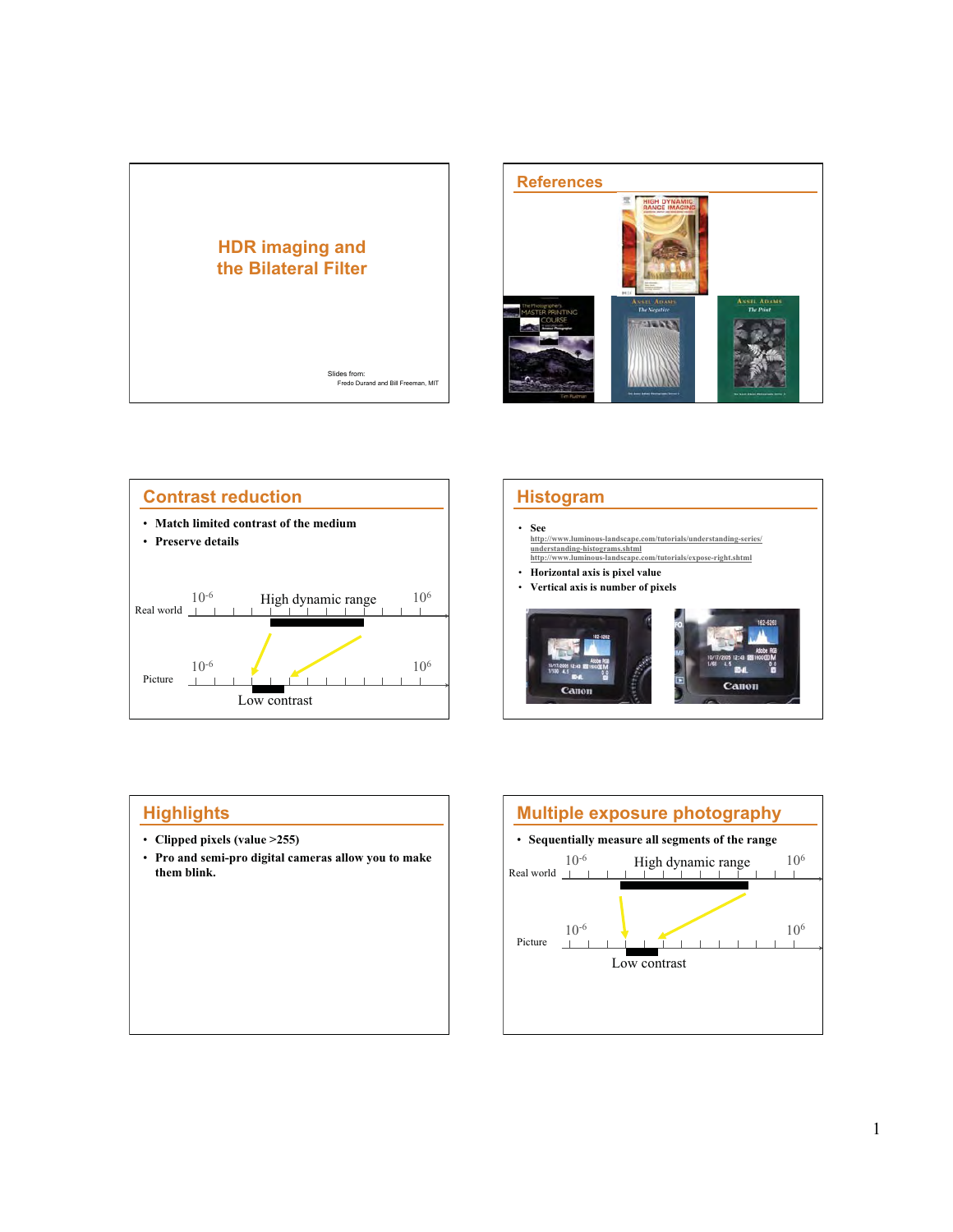









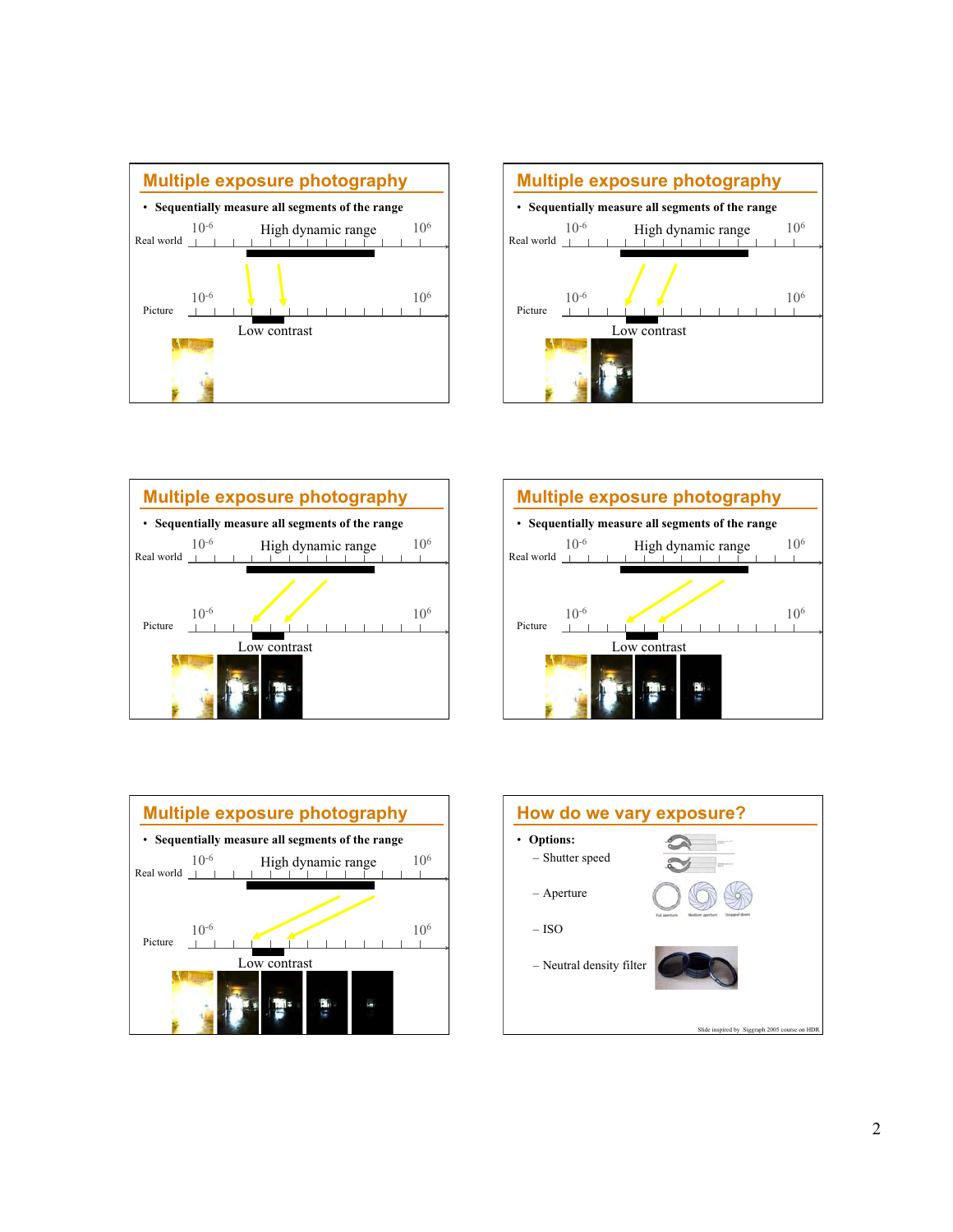



# **Calibrating the response curve**

### • **Two basic solutions**

- Vary scene luminance and see pixel values • Assumes we control and know scene luminance
- Vary exposure and see pixel value for one scene luminance

• But note that we can usually not vary exposure more finely than by 1/3 stop

- **Best of both:** 
	- Vary exposure
	- Exploit the large number of pixels



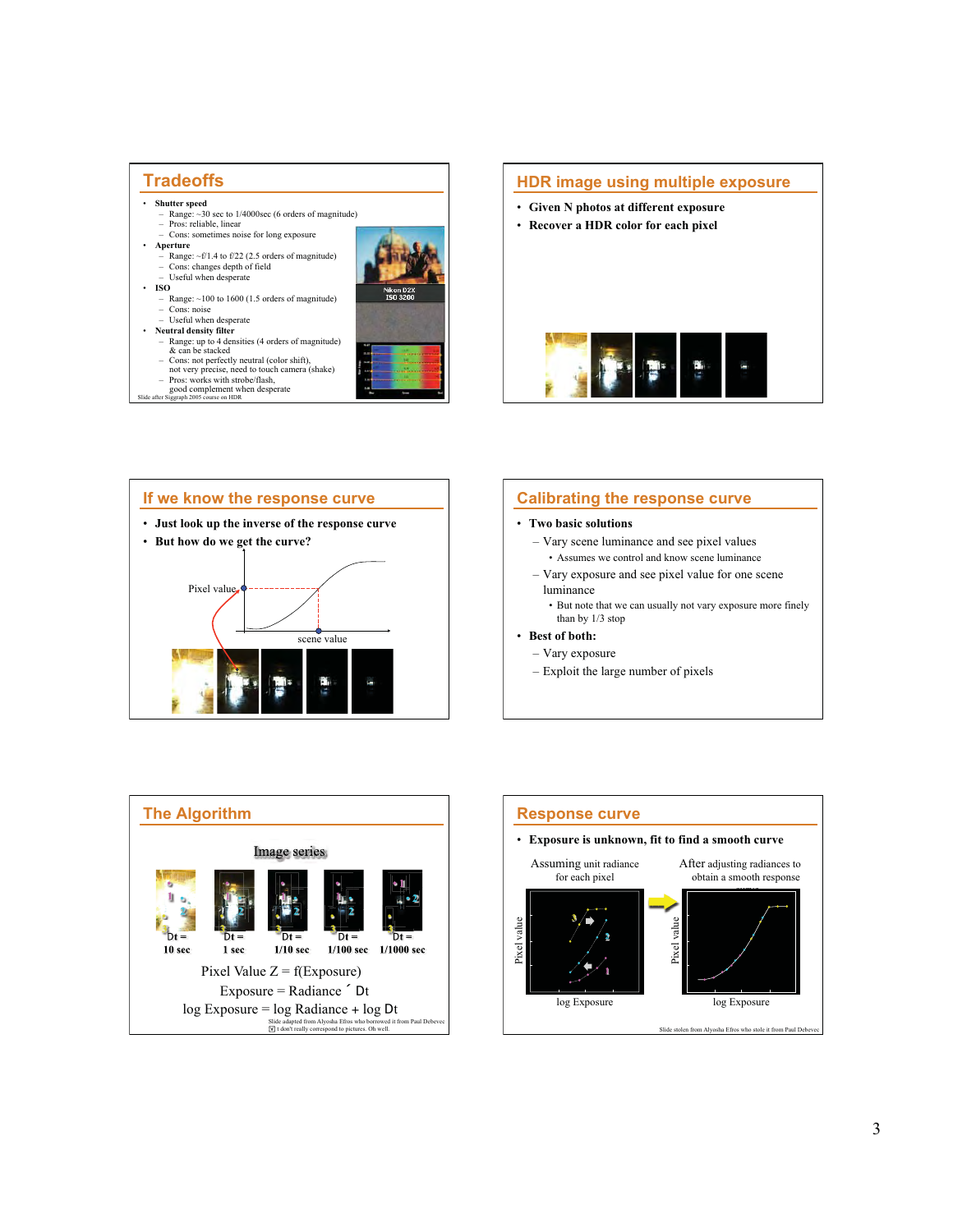









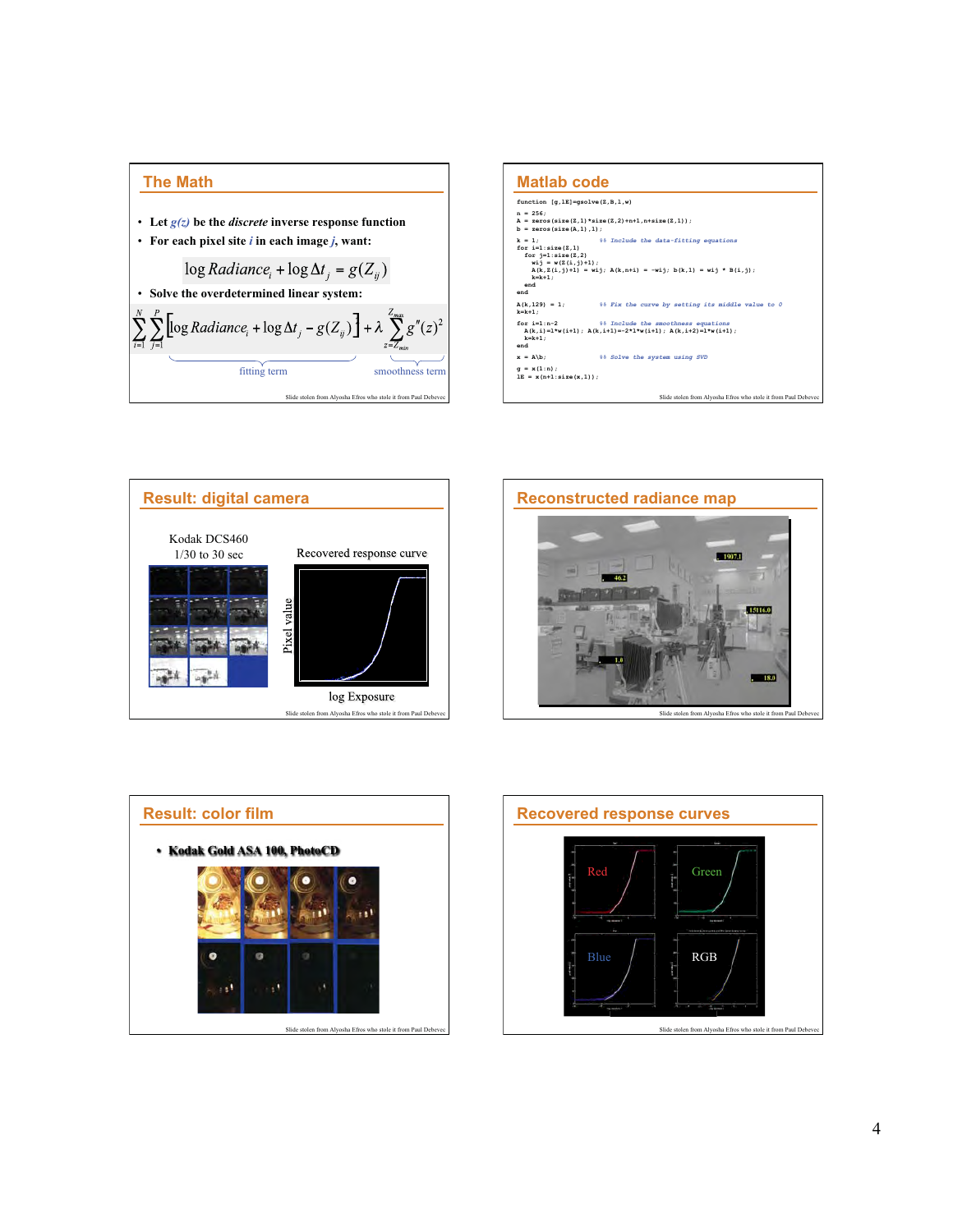







# **HDR combination papers**

- **Steve Mann http://genesis.eecg.toronto.edu/wyckoff/ index.html**
- **Paul Debevec http://www.debevec.org/Research/ HDR/**
- **Mitsunaga, Nayar , Grossberg http:// www1.cs.columbia.edu/CAVE/projects/rad\_cal/ rad\_cal.php**

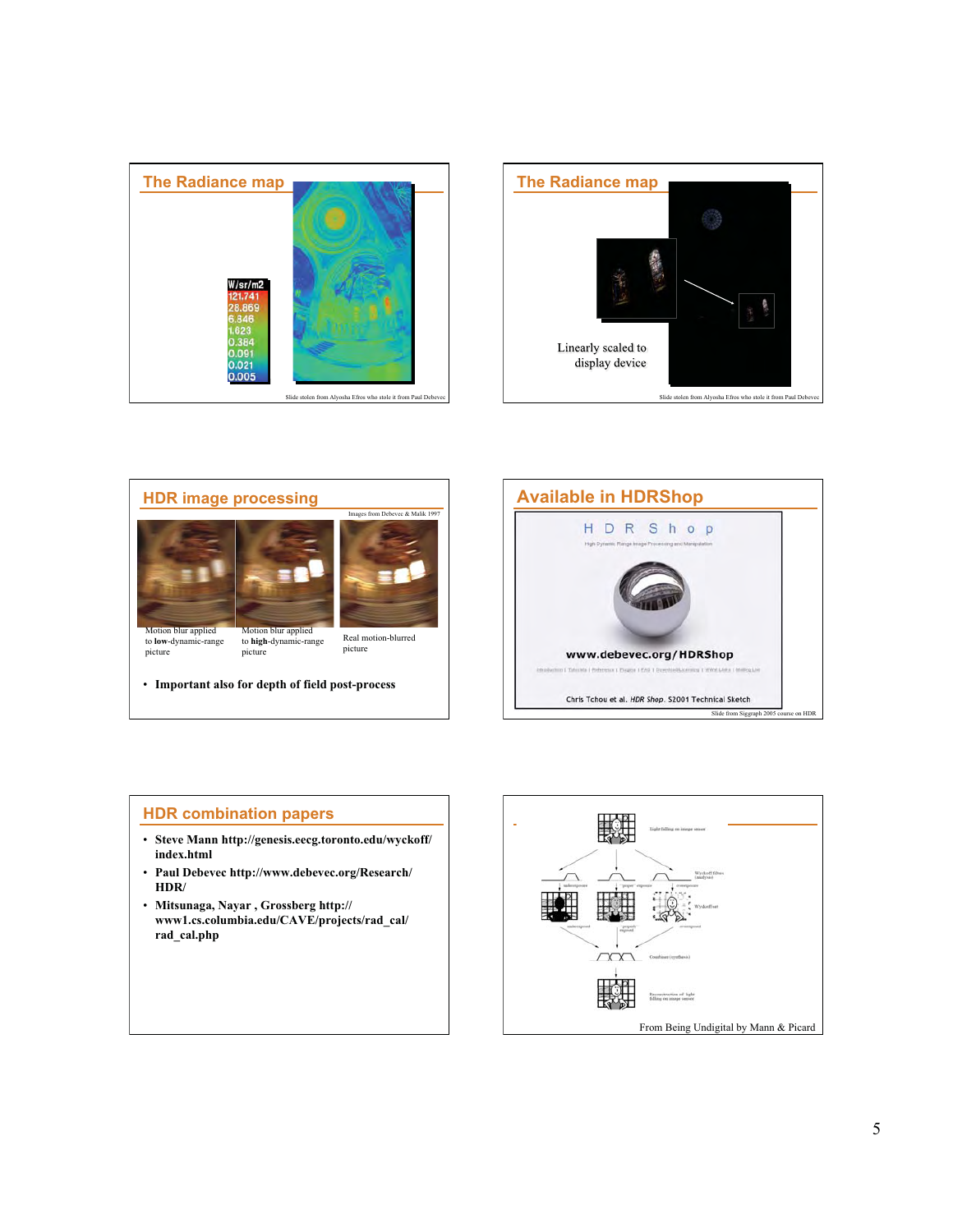# **Smarter HDR capture**

**Ward, Journal of Graphics Tools, 2003 http://www.anyhere.com/gward/papers/jgtpap2.pdf** 

**Implemented in Photosphere http://www.anyhere.com/** 

- **Image registration (no need for tripod)**
- **Lens flare removal**
- **Ghost removal**



# **Image registration**

- **How to robustly compare images of different exposure?**
- **Use a black and white version of the image thresholded at the median** 
	- Median-Threshold Bitmap (MTB)
- **Find the translation that minimizes difference**
- **Accelerate using pyramid**









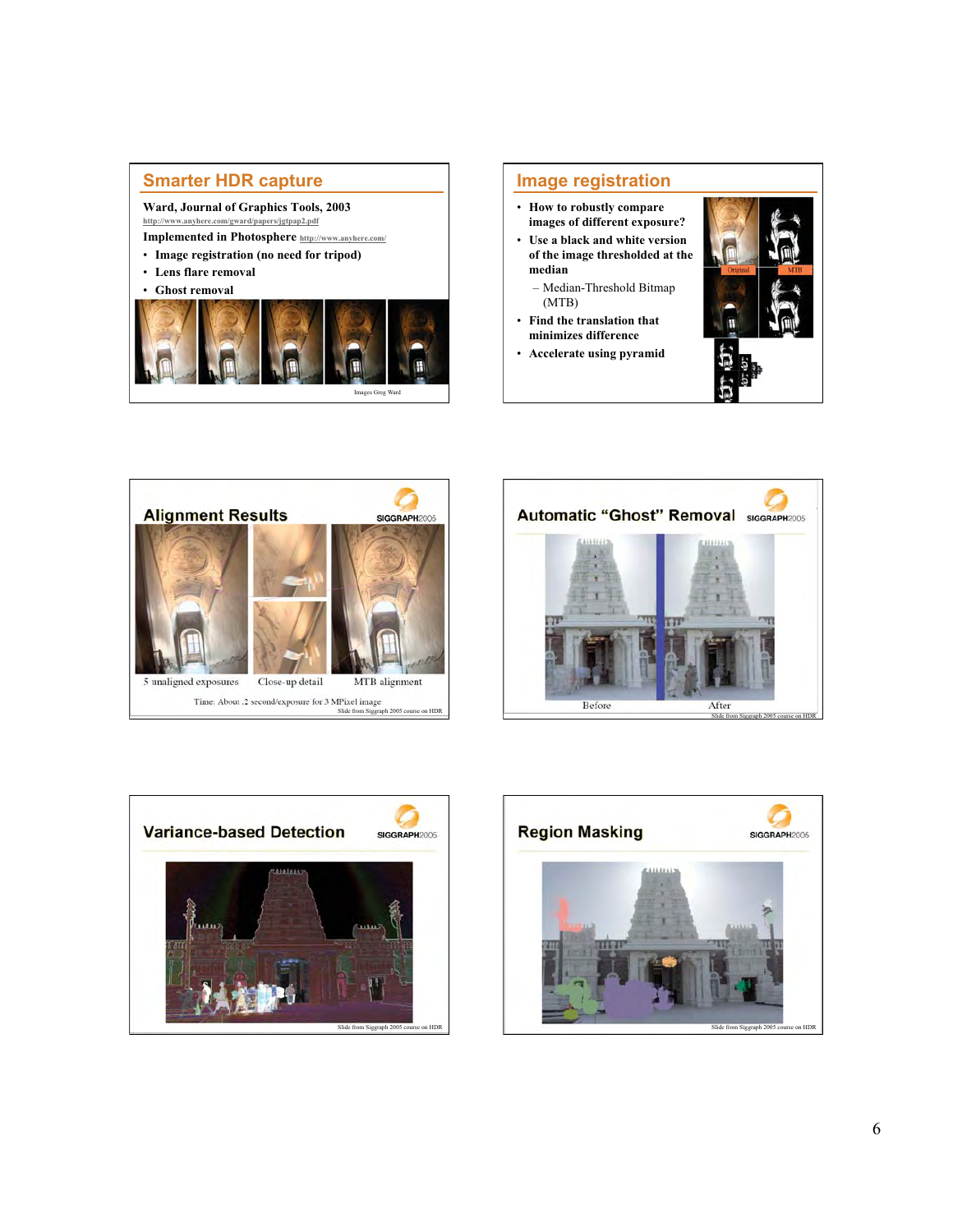







# **HDR encoding**

- **Most formats are lossless**
- **Adobe DNG (digital negative)**
- Specific for RAW files, avoid proprietary formats
- **RGBE** 
	- 24 bits/pixels as usual, plus 8 bit of common exponent – Introduced by Greg Ward for Radiance (light simulation) – Enormous dynamic range
- **OpenEXR** 
	- $-$  By Industrial Light + Magic, also standard in graphics hardware
- 16bit per channel (48 bits per pixel) 10 mantissa, sign, 5 exponent Fine quantization (because 10 bit mantissa), only 9.6 orders of magnitude • **JPEG 2000** 
	- Has a 16 bit mode, lossy

# **HDR formats**

- **Summary of all HDR encoding formats (Greg Ward): http://www.anyhere.com/gward/hdrenc/ hdr\_encodings.html**
- **Greg's notes: http://www.anyhere.com/gward/pickup/ CIC13course.pdf**
- **http://www.openexr.com/**
- **High Dynamic Range Video Encoding**
- **(MPI) http://www.mpi-sb.mpg.de/resources/hdrvideo/**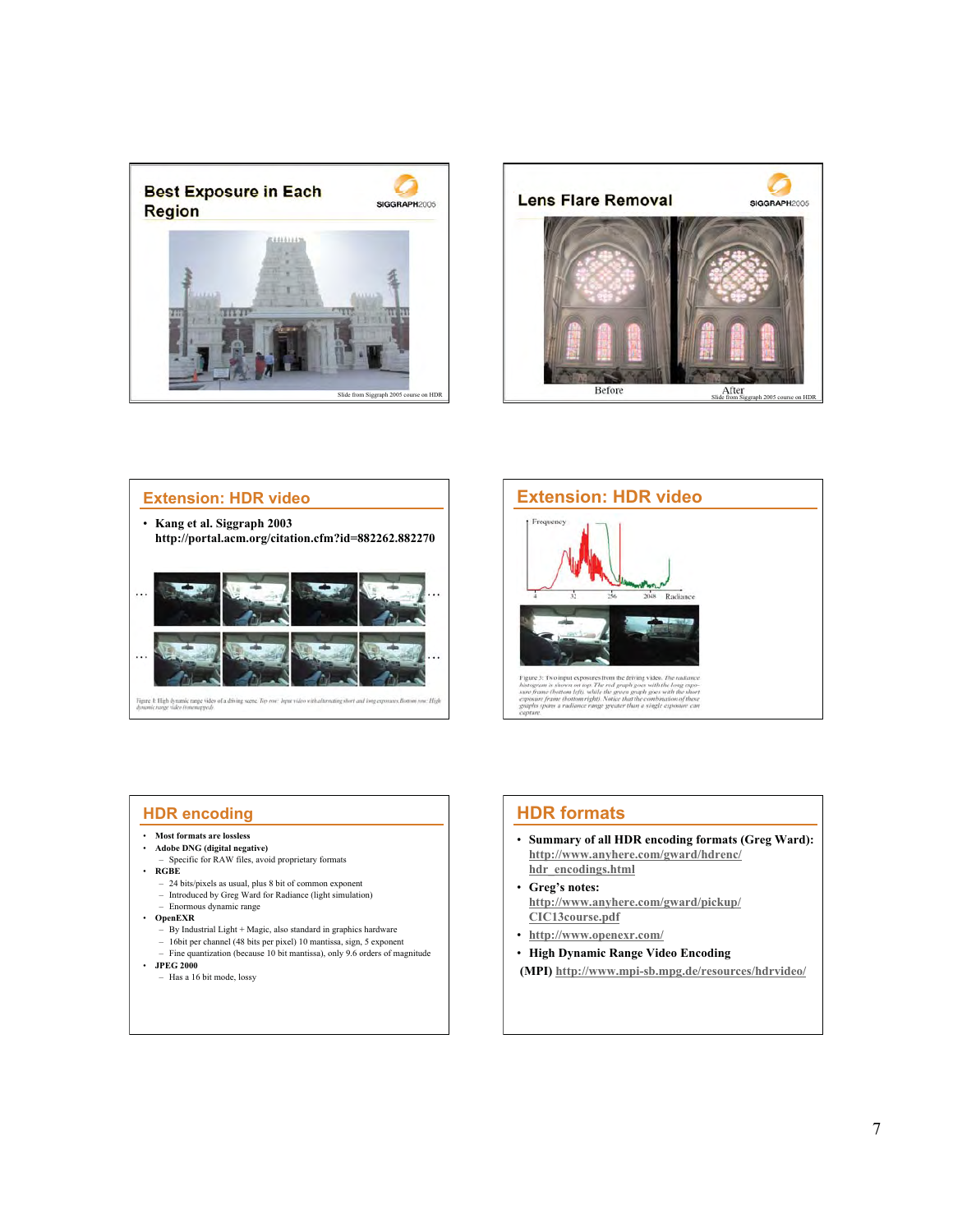### **HDR code**

- 
- 
- **HDRShop** <u>http://gl.ict.usc.edu/HDRShop/</u> (v1 is free)<br>Columbia's camera calibration and HDR combination with source code Mitsunaga, Nayar,<br>Grossberg http://www.1.ex.columbia.edu/CAVE/projects/rad\_cal/rad\_cal.php<br>Creg • **Photoshop CS2**
- 
- 
- **Idruma http://www.idruma.com/photogenischdr.html**<br>• **API PFScalibration (includes source code)**<br>http://www.mpil.mpg.de/resources/hdr/calibration/pfs.html<br>• EXR tools http://savanlinc.ca/extrools/<br>• HDR Image Editor http
- 
- **CinePaint http://www.cinepaint.org/**<br>**Photomatic http://www.bdsc.ft.com/** • **Photomatix http://www.hdrsoft.com/**
- **EasyHDR http://www.astro.leszno.net/easyHDR.php**
- 
- **Artizen HDR** <u>http://www.supportingcomputers.net/Applications/Artizen/Artizen.htm</u><br> *Software & Images* http://www.2.cs.uh.edu/~somalley/hdri\_images.html<br>
Software & Images http://www.inaging-resource.com/SOFT/OPT/OPT.H
- 

### **HDR images**

- **http://www.debevec.org/Research/HDR/**
- **http://www.mpi-sb.mpg.de/resources/hdr/gallery.html**
- **http://people.csail.mit.edu/fredo/PUBLI/Siggraph2002/**
- **http://www.openexr.com/samples.html**
- **http://www.flickr.com/groups/hdr/**
- **http://www2.cs.uh.edu/~somalley/hdri\_images.html#hdr\_others** • **http://www.anyhere.com/gward/hdrenc/pages/originals.html**
- **http://www.cis.rit.edu/mcsl/icam/hdr/rit\_hdr/**
- **http://www.cs.utah.edu/%7Ereinhard/cdrom/hdr.html**
- **http://www.sachform.de/download\_EN.html**
- **http://lcavwww.epfl.ch/%7Elmeylan/HdrImages/February06/**
- **February06.html**
- **http://lcavwww.epfl.ch/%7Elmeylan/HdrImages/April04/april04.html** • **http://books.elsevier.com/companions/0125852630/hdri/html/images.html**



# • **http://www.hdrc.com/home.htm**

- **http://www.smalcamera.com/technology.html** • **http://www.cfar.umd.edu/~aagrawal/gradcam/gradcam.html**
- **http://www.spheron.com/spheron/public/en/home/home.php**
- **http://www.ims-chips.com/home.php3?id=e0841**
- **http://www.thomsongrassvalley.com/products/cameras/viper/**
- **http://www.pixim.com/**
- 

**HDR cameras** 

- **http://www.ptgrey.com/**
- **http://www.siliconimaging.com/**
- **http://www-mtl.mit.edu/researchgroups/sodini/PABLOACO.pdf**
- **http://www1.cs.columbia.edu/CAVE/projects/adr\_lcd/adr\_lcd.php**
- **http://www1.cs.columbia.edu/CAVE/projects/gen\_mos/gen\_mos.php**
- **http://www1.cs.columbia.edu/CAVE/projects/pi\_micro/pi\_micro.php** • **http://www.cs.cmu.edu/afs/cs/usr/brajovic/www/labweb/index.html**
- 



### **Naïve technique**

- **Scene has** *1:10,000* **contrast, display has** *1:100*
- **Simplest contrast reduction?**

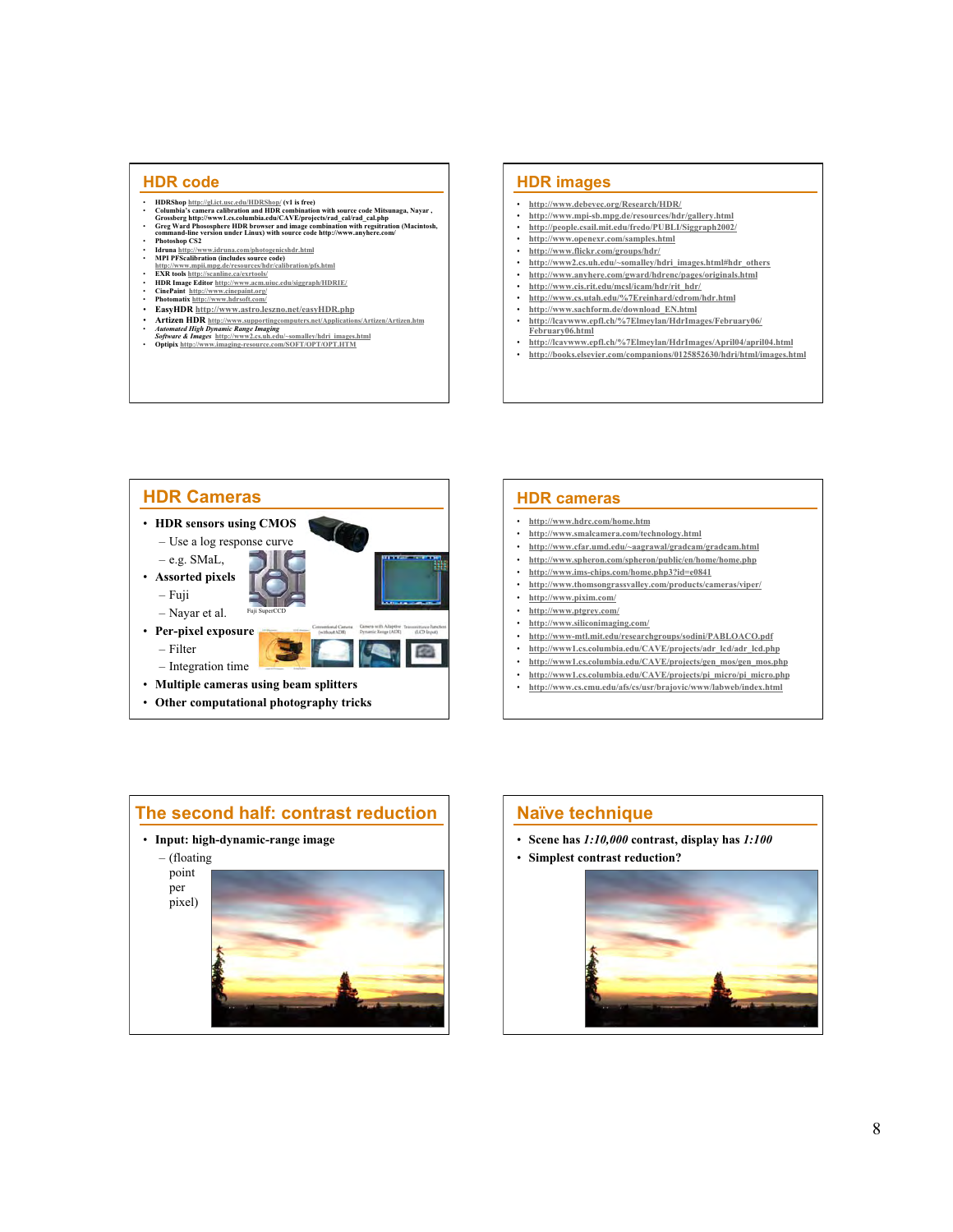









# **Bilateral filter**

- **Tomasi and Manduci 1998 http://www.cse.ucsc.edu/~manduchi/Papers/ ICCV98.pdf**
- **Related to** 
	- SUSAN filter [Smith and Brady 95] http://citeseer.ist.psu.edu/smith95susan.html
	- Digital-TV [Chan, Osher and Chen 2001] http://citeseer.ist.psu.edu/chan01digital.html
- sigma filter http://www.geogr.ku.dk/CHIPS/Manual/f187.htm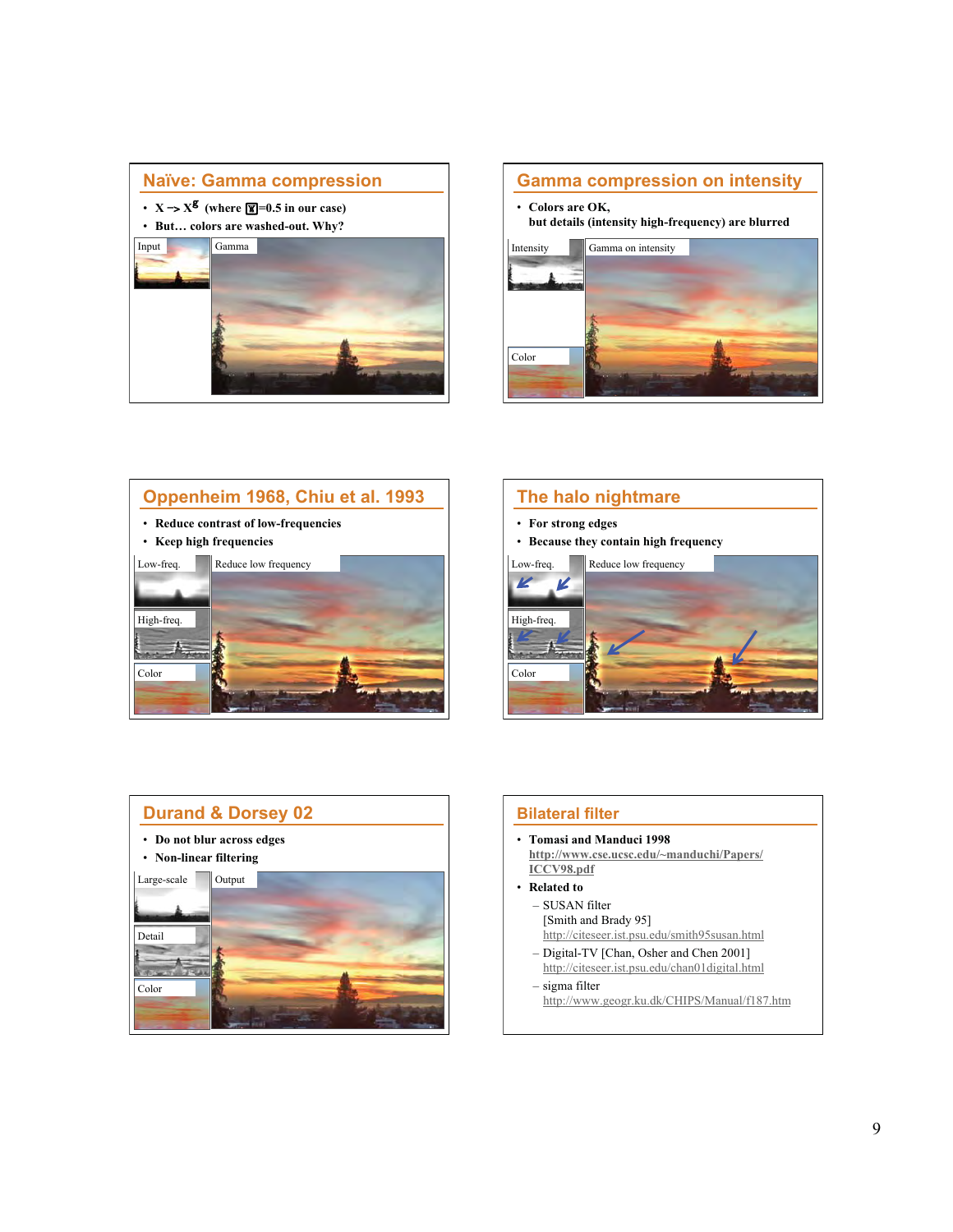









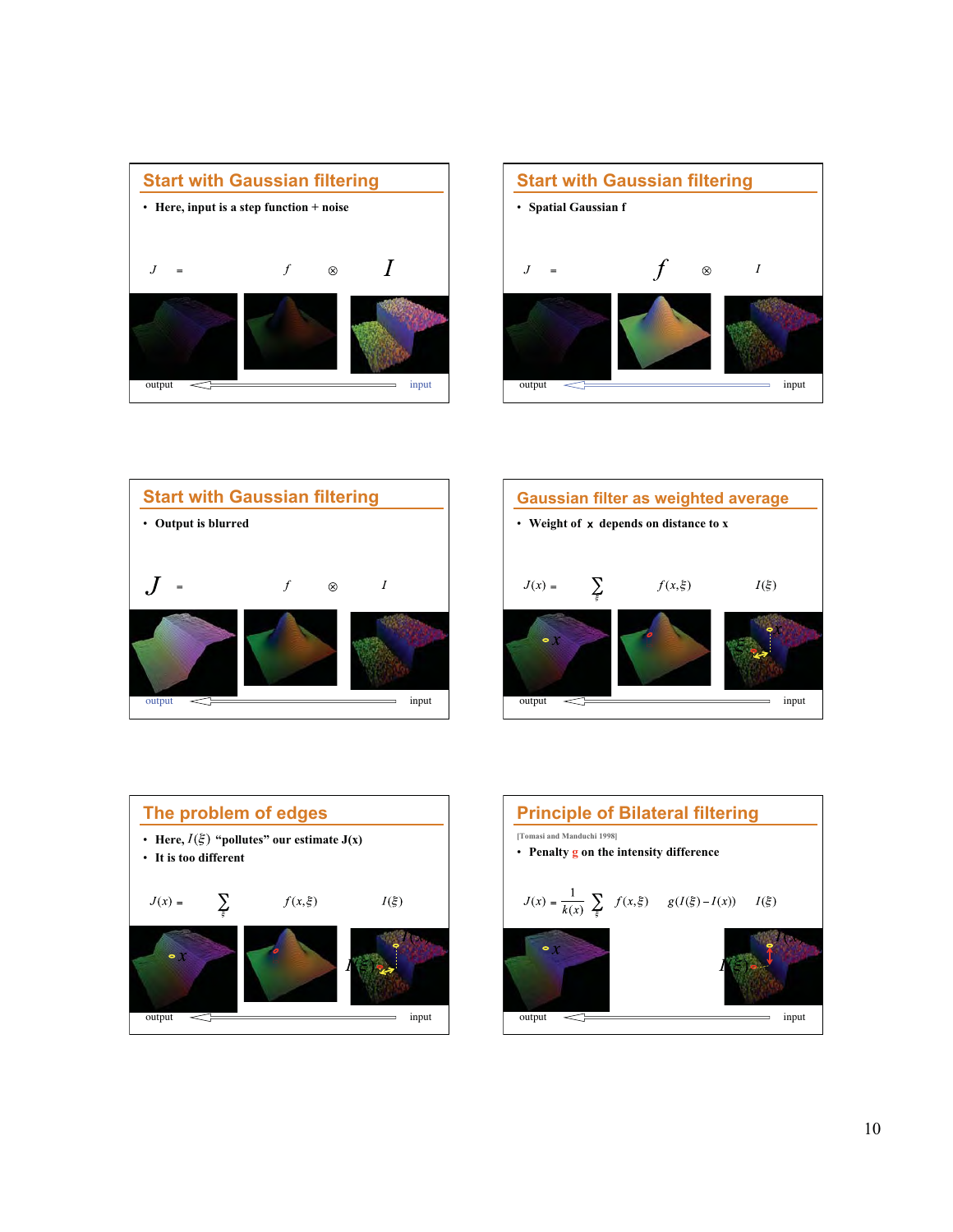









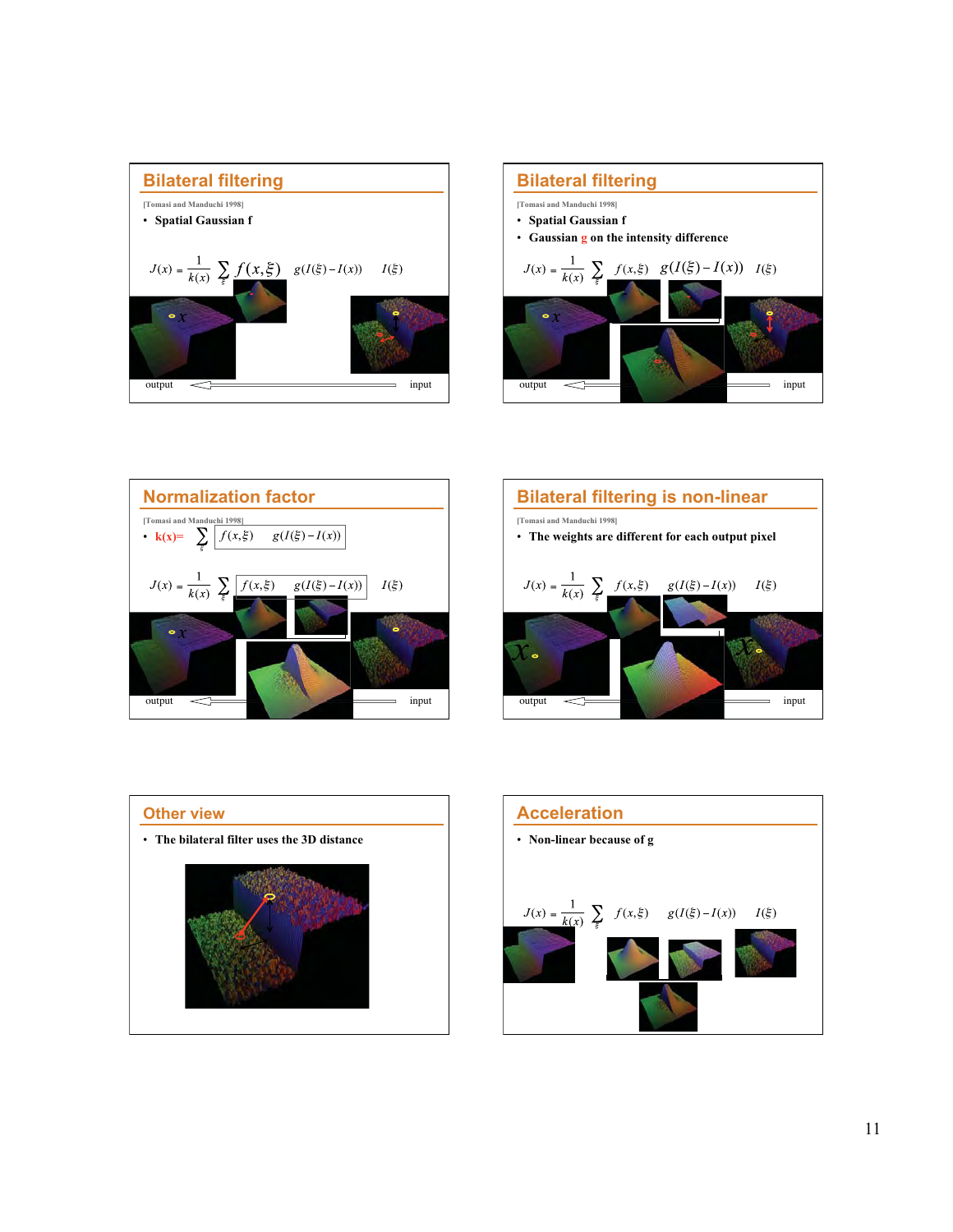











Weights with high uncertainty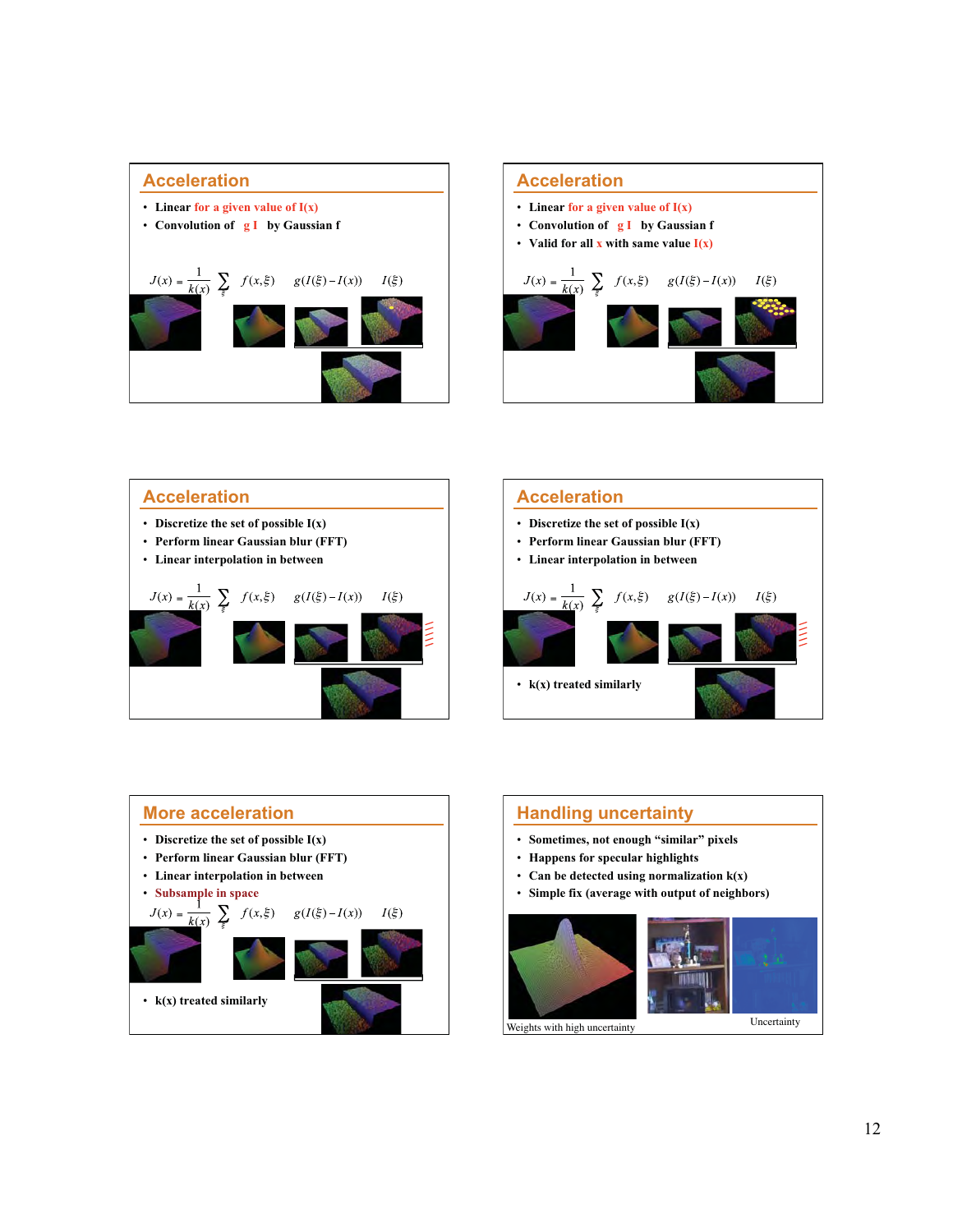









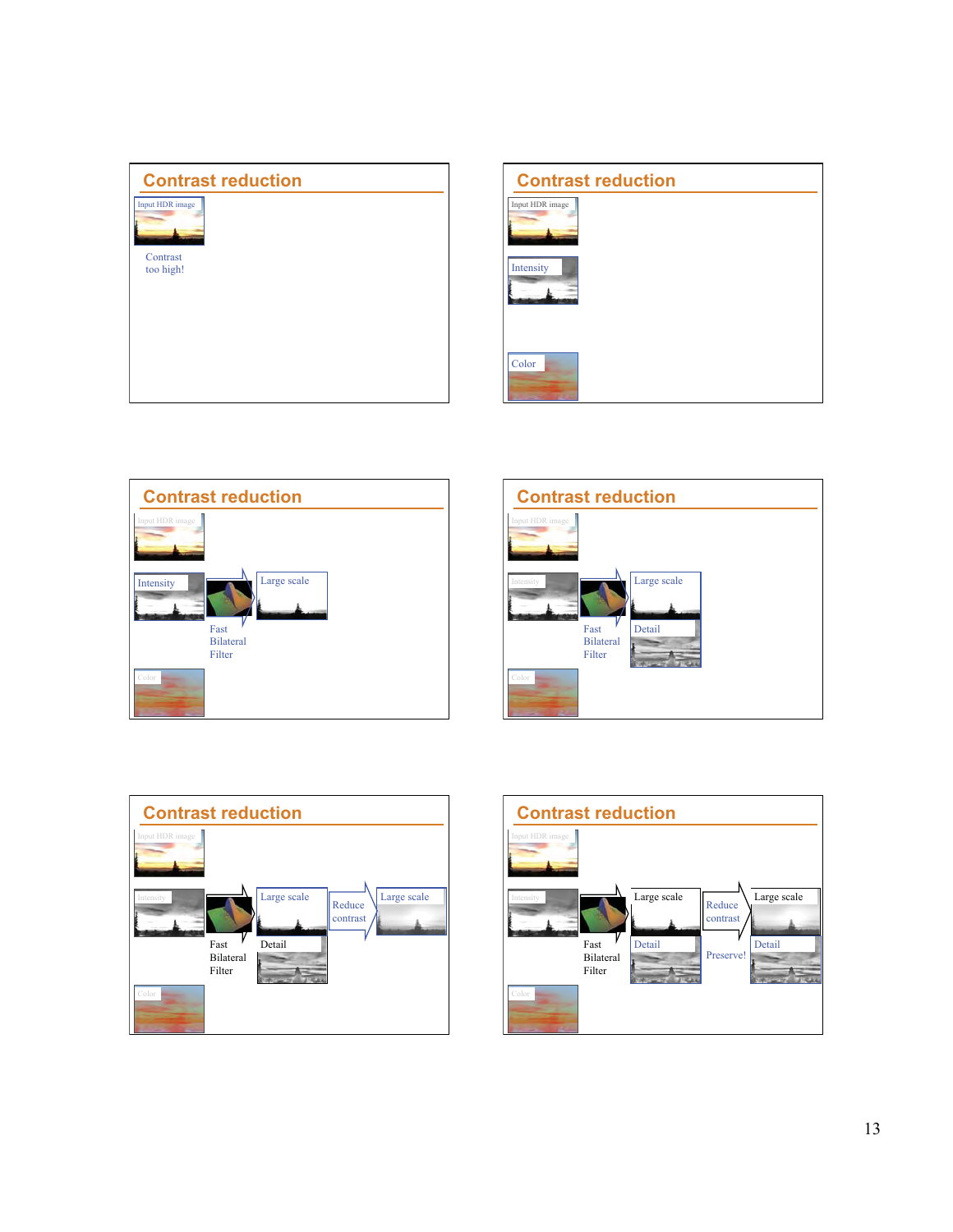

### **Reduction**

- **To reduce contrast of base layer**  – scale in the log domain
	- $\rightarrow \mathbb{K}$  exponent in linear space
- Set a target range:  $log_{10}(5)$
- **Compute range in the base (log) layer: (max-min)**
- Deduce **<b>7** using an elaborate operation known as *division*
- **You finally need to normalize so that the biggest value in the (linear) base is 1 (0 in log):** 
	- Offset the compressed based by its max









Li et al. : Wavelets and activity maps http://web.mit.edu/yzli/www/hdr\_com